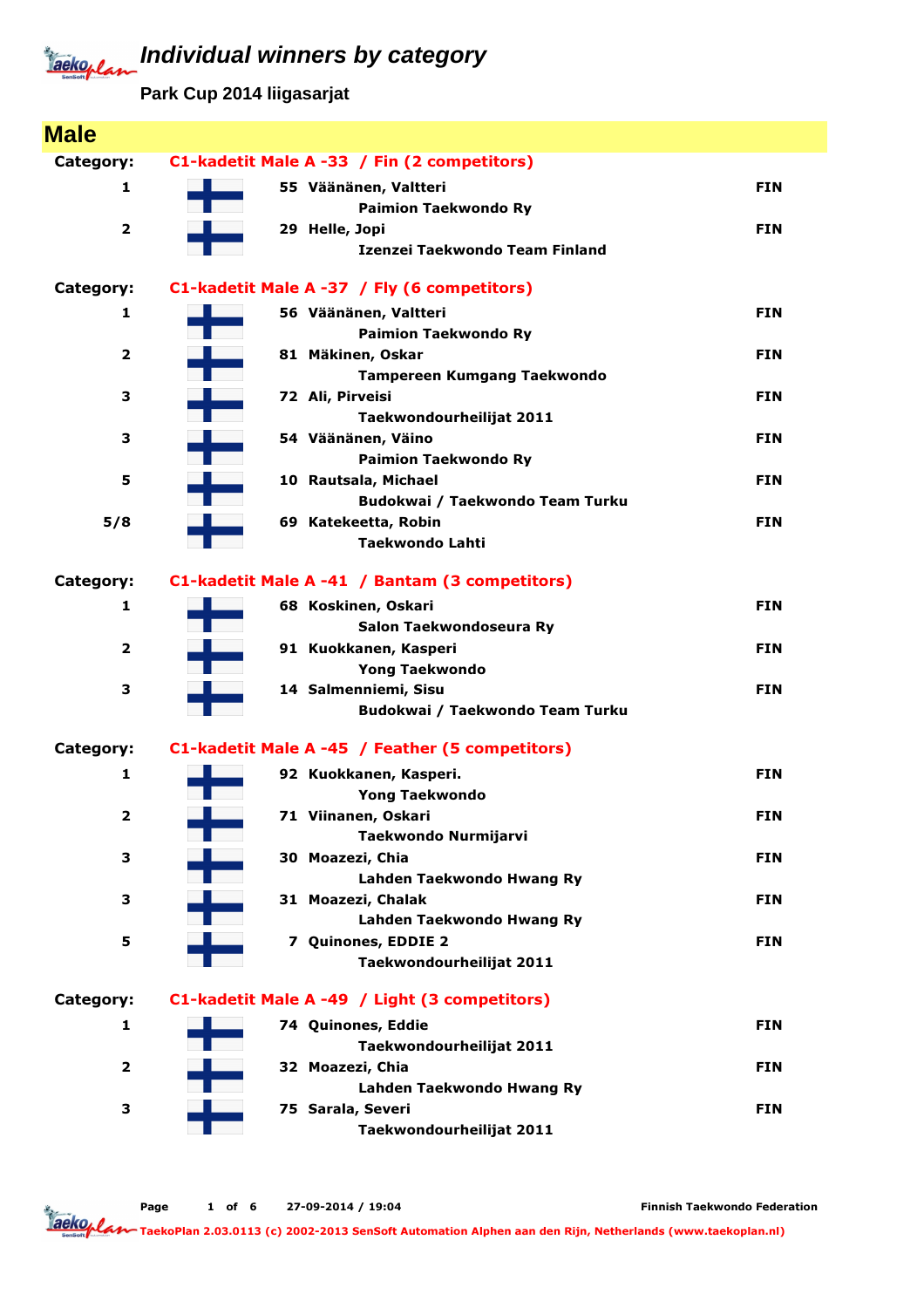**Park Cup 2014 liigasarjat**

| <b>Male</b>             |                                                        |            |
|-------------------------|--------------------------------------------------------|------------|
| Category:               | C1-kadetit Male A -53 / Welter (2 competitors)         |            |
| 1                       | 12 Saarinen, Niko                                      | <b>FIN</b> |
|                         | Budokwai / Taekwondo Team Turku                        |            |
| $\overline{\mathbf{2}}$ | 59 Fjällström, Adam                                    | <b>FIN</b> |
|                         | Paraisten Taekwondo Ry                                 |            |
| Category:               | C1-kadetit Male A -61 / Middle (2 competitors)         |            |
| 1                       | 4 Arif, Umar                                           | <b>FIN</b> |
| $\overline{\mathbf{2}}$ | Budokwai / Taekwondo Team Turku<br>27 Lankinen, Elias  | <b>FIN</b> |
|                         | Herttoniemen Taekwondo Hwang                           |            |
| Category:               | B1-liiga Male A -48 / Fly (3 competitors)              |            |
| 1                       | 79 Lehto, Teemu                                        | <b>FIN</b> |
|                         | <b>Tampereen Kumgang Taekwondo</b>                     |            |
| $\overline{\mathbf{2}}$ | 47 Soinio, Keijo                                       | <b>FIN</b> |
|                         | <b>Naantalin Taekwondo</b>                             |            |
| 3                       | 78 Väyrynen, Aleksi                                    | <b>FIN</b> |
|                         | Taekwondourheilijat 2011                               |            |
| Category:               | B1-liiga Male A -51 / Bantam (2 competitors)           |            |
| 1                       | 9 Pohjanjoki, Matias                                   | <b>FIN</b> |
|                         | Budokwai / Taekwondo Team Turku                        |            |
| $\overline{\mathbf{2}}$ | 11 Rautsala, Marcus<br>Budokwai / Taekwondo Team Turku | <b>FIN</b> |
| Category:               | B1-liiga Male A -55 / Feather (2 competitors)          |            |
| 1                       |                                                        | <b>FIN</b> |
|                         | 13 Saarinen, Niko<br>Budokwai / Taekwondo Team Turku   |            |
| $\overline{\mathbf{2}}$ | 58 Dahl, Aatu                                          | <b>FIN</b> |
|                         | Paraisten Taekwondo Ry                                 |            |
| Category:               | B1-liiga Male A -63 / Welter (3 competitors)           |            |
| 1                       | 8 Närhi, Pessi                                         | <b>FIN</b> |
|                         | Budokwai / Taekwondo Team Turku                        |            |
| 2                       | 98 Anas, Mimouni                                       | <b>FIN</b> |
|                         | <b>Tampereen Kumgang Taekwondo</b>                     |            |
| 3                       | 26 Lankinen, Eetu                                      | <b>FIN</b> |
|                         | <b>Herttoniemen Taekwondo Hwang</b>                    |            |
| Category:               | B1-liiga Male A -73 / Middle (3 competitors)           |            |
| 1                       | 87 Kamphuis, Christian                                 | <b>FIN</b> |
| $\overline{\mathbf{2}}$ | Vihdin Taekwondoseura Ry<br>62 Mäntyniemi, Santeri     | <b>FIN</b> |
|                         | Paraisten Taekwondo Ry                                 |            |
| 3                       | 96 Feka, Voker                                         | <b>FIN</b> |
|                         | Taekwondourheilijat 2011                               |            |

Page 2 of 6 27-09-2014 / 19:04

Finnish Taekwondo Federation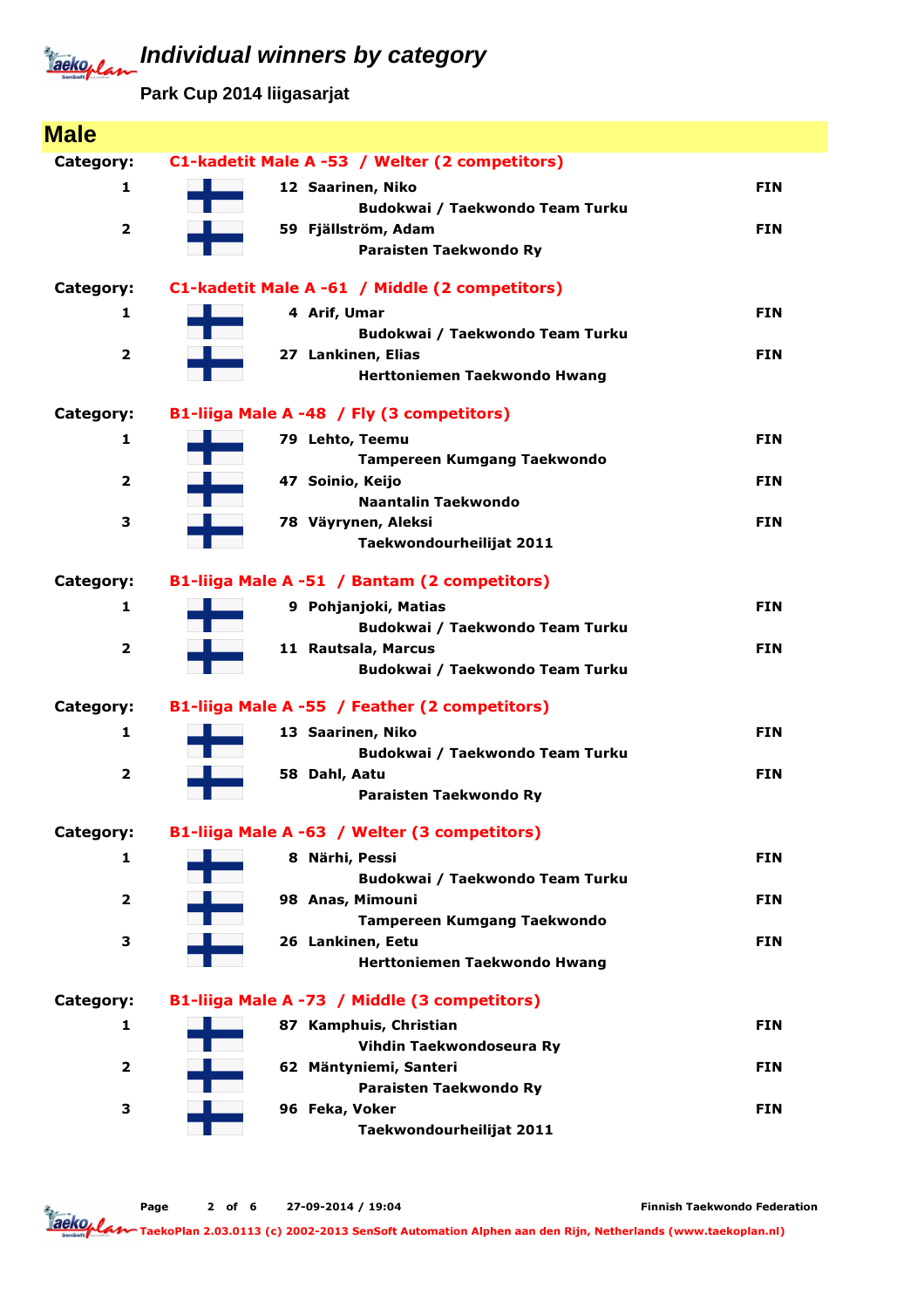**Park Cup 2014 liigasarjat**

| <b>Male</b>             |                                                           |            |
|-------------------------|-----------------------------------------------------------|------------|
| Category:               | B1-liiga Male A -78 / Light Heavy (2 competitors)         |            |
| 1                       | 63 Mäntyniemi, Santeri                                    | <b>FIN</b> |
|                         | Paraisten Taekwondo Ry                                    |            |
| $\overline{\mathbf{2}}$ | 46 Pentti, Joakim                                         | <b>FIN</b> |
|                         | <b>Naantalin Taekwondo</b>                                |            |
| Category:               | Otteluliiga Male A -58 / Fly (3 competitors)              |            |
| 1                       |                                                           | <b>FIN</b> |
|                         | 57 Vuori, Miika<br><b>Paimion Taekwondo Ry</b>            |            |
| $\overline{\mathbf{2}}$ | 64 Rinne, Kristian                                        | <b>FIN</b> |
|                         | Porvoon Taekwondoseura Ry                                 |            |
| 3                       | 39 Ponkilainen, Mikko                                     | <b>FIN</b> |
|                         | <b>Malmin Taekwondo Ry</b>                                |            |
|                         |                                                           |            |
| Category:               | Otteluliiga Male A -63 / Bantam (3 competitors)           |            |
| 1                       | 35 Lahtinen, Toni                                         | <b>FIN</b> |
| $\overline{\mathbf{2}}$ | Loviisan Taekwondo Ry                                     |            |
|                         | 83 Nurisalo, Patrik<br><b>Tampereen Kumgang Taekwondo</b> | <b>FIN</b> |
| 3                       | 99 Närhi, Pessi 2                                         | <b>FIN</b> |
|                         | Budokwai / Taekwondo Team Turku                           |            |
|                         |                                                           |            |
| Category:               | Otteluliiga Male A -68 / Feather (2 competitors)          |            |
| 1                       | 100 Rezaii, Reza                                          | <b>FIN</b> |
|                         | Budokwai / Taekwondo Team Turku                           |            |
| $\overline{\mathbf{2}}$ | 45 Partanen, Simo                                         | <b>FIN</b> |
|                         | Mukwan Jyvaskyla                                          |            |
| Category:               | Otteluliiga Male A -74 / Light (5 competitors)            |            |
| 1                       | 6 Eskandari, Sanan                                        | <b>FIN</b> |
|                         | Budokwai / Taekwondo Team Turku                           |            |
| 2                       | 82 Nurisalo, Aleksi                                       | <b>FIN</b> |
|                         | <b>Tampereen Kumgang Taekwondo</b>                        |            |
| З                       | 86 Johansson, Aleksi                                      | <b>FIN</b> |
|                         | <b>Turun Taekwondo Ry</b>                                 |            |
| 3                       | 41 Haaranen, Antti                                        | <b>FIN</b> |
| 5/8                     | Mukwan Jyvaskyla<br>85 Peltonen, Jussi                    | <b>FIN</b> |
|                         | Tampereen Kumgang Taekwondo                               |            |
|                         |                                                           |            |
| Category:               | Otteluliiga Male A -87 / Middle (1 competitors)           |            |
| 1                       | 25 Haaksi, Tuomo                                          | <b>FIN</b> |
|                         | Forssan Taekwondoseura Ry                                 |            |

Page 3 of 6 27-09-2014 / 19:04

Finnish Taekwondo Federation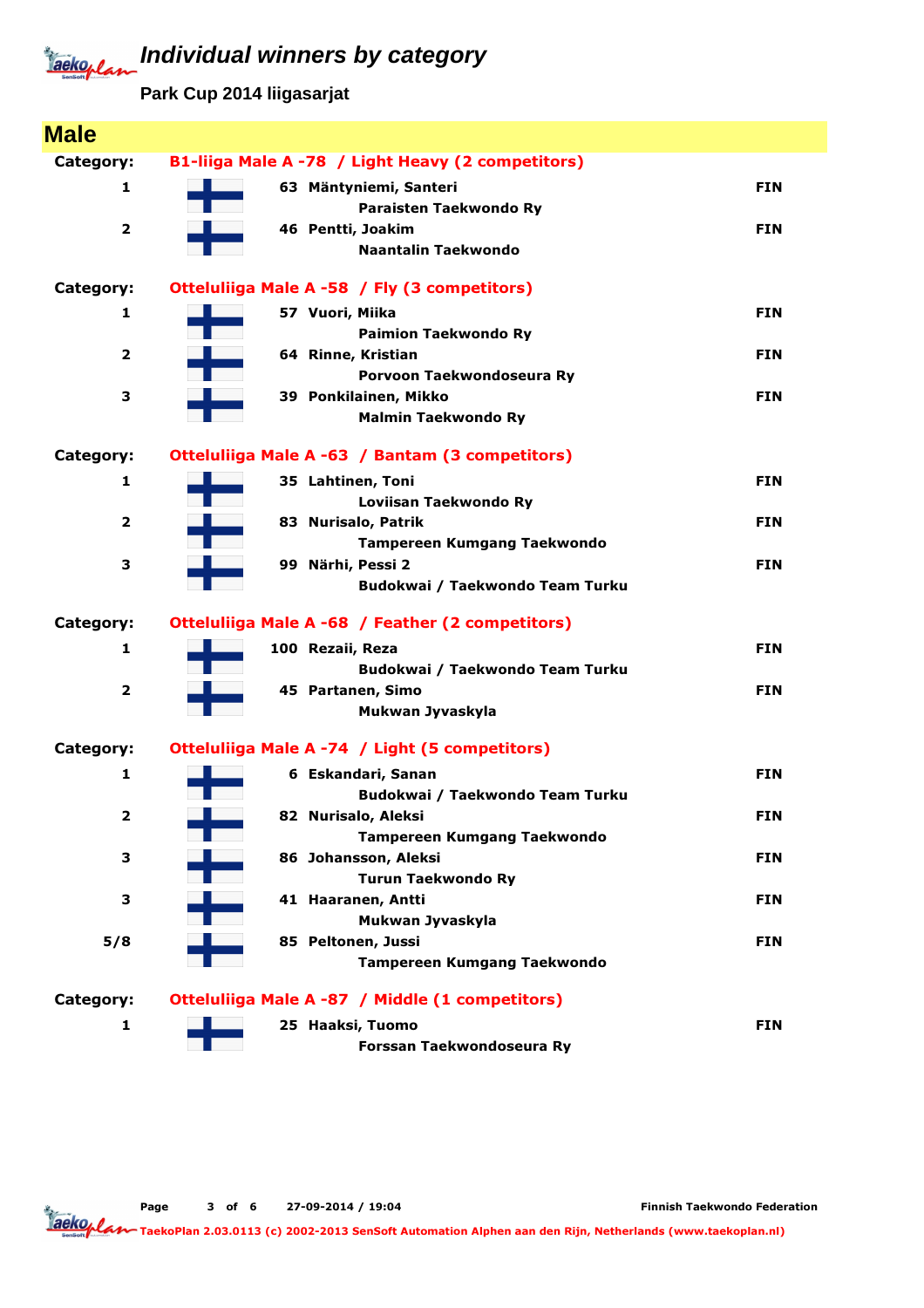**Park Cup 2014 liigasarjat**

| <b>Female</b>           |                                                        |            |
|-------------------------|--------------------------------------------------------|------------|
| Category:               | C1-kadetit Female A -33 / Fly (2 competitors)          |            |
| 1                       | 90 Hanhinen, Taru                                      | <b>FIN</b> |
|                         | <b>Yong Taekwondo</b>                                  |            |
| $\overline{\mathbf{2}}$ | 15 Tammila, Ida                                        | <b>FIN</b> |
|                         | Budokwai / Taekwondo Team Turku                        |            |
| Category:               | C1-kadetit Female A -37 / Bantam (4 competitors)       |            |
| 1                       | 70 Toivonen, Elisa                                     | <b>FIN</b> |
|                         | Taekwondo Nurmijarvi                                   |            |
| $\overline{\mathbf{2}}$ | 16 Tammila, Ida                                        | <b>FIN</b> |
|                         | Budokwai / Taekwondo Team Turku                        |            |
| З                       | 22 Tiihonen, Sanni                                     | <b>FIN</b> |
| 3                       | <b>Doboksport Tampere</b><br>80 Lehto, Sini            | <b>FIN</b> |
|                         | <b>Tampereen Kumgang Taekwondo</b>                     |            |
|                         |                                                        |            |
| Category:               | C1-kadetit Female A -41 / Feather (3 competitors)      |            |
| 1                       | 77 Väyrynen, Milla                                     | <b>FIN</b> |
|                         | Taekwondourheilijat 2011                               |            |
| $\overline{\mathbf{2}}$ | 89 Azboy, Evin                                         | <b>FIN</b> |
|                         | <b>Yong Taekwondo</b>                                  |            |
| 3                       | 17 Tammila, Ida                                        | <b>FIN</b> |
|                         | Budokwai / Taekwondo Team Turku                        |            |
| Category:               | C1-kadetit Female A -44 / Light (1 competitors)        |            |
| 1                       | 73 Lahti, Emilia                                       | <b>FIN</b> |
|                         | Taekwondourheilijat 2011                               |            |
| Category:               | C1-kadetit Female A -51 / Light middle (2 competitors) |            |
| $\mathbf{1}$            | 76 Vassilaki, Sophia                                   | <b>FIN</b> |
|                         | Taekwondourheilijat 2011                               |            |
| 2                       | 28 Boughrara, Chahrazed                                | <b>FIN</b> |
|                         | <b>Hnmky Taekwondo</b>                                 |            |
| Category:               | C1-kadetit Female A -55 / Middle (4 competitors)       |            |
| 1                       | 1 Aaltonen, Nella                                      | <b>FIN</b> |
|                         | Budokwai / Taekwondo Team Turku                        |            |
| $\overline{\mathbf{2}}$ | 50 Kallio, Krista                                      | <b>FIN</b> |
|                         | <b>Paimion Taekwondo Ry</b>                            |            |
| з                       | 93 Leino, Rosa-Maria                                   | <b>FIN</b> |
| 3                       | <b>Yong Taekwondo</b><br>48 Järvinen, Ronja            | <b>FIN</b> |
|                         | <b>Paimion Taekwondo Ry</b>                            |            |
|                         |                                                        |            |
| Category:               | C1-kadetit Female A +59 / Heavy (1 competitors)        |            |
| $\mathbf{1}$            | 43 Khazari, Amal                                       | <b>FIN</b> |
|                         | Mukwan Jyvaskyla                                       |            |
|                         |                                                        |            |

Page 4 of 6 27-09-2014 / 19:04

Finnish Taekwondo Federation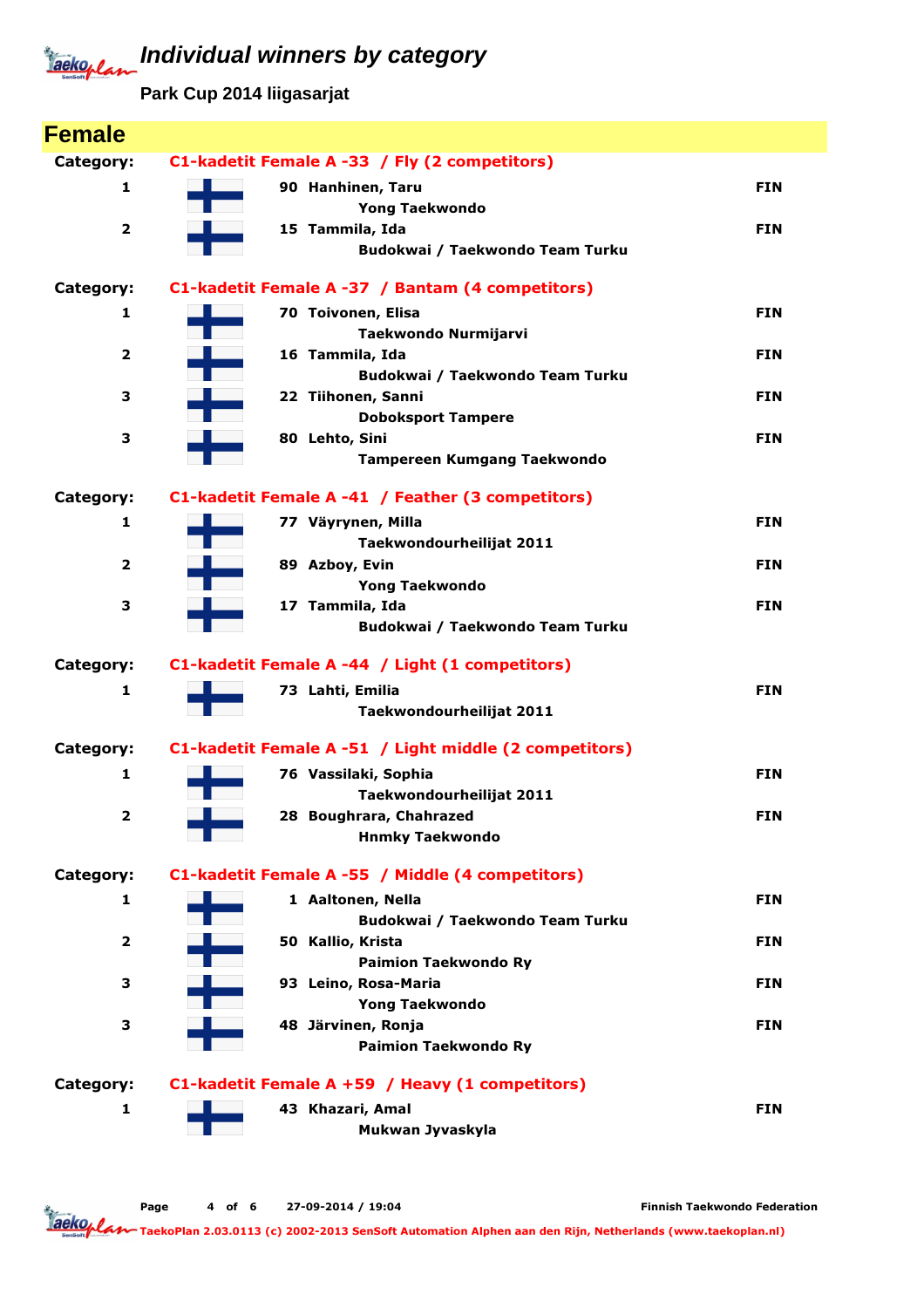**Park Cup 2014 liigasarjat**

| <b>Female</b>           |                                                    |            |
|-------------------------|----------------------------------------------------|------------|
| Category:               | B1-liiga Female A -44 / Fly (2 competitors)        |            |
| 1                       | 52 Nyppynen, Henna                                 | <b>FIN</b> |
|                         | <b>Paimion Taekwondo Ry</b>                        |            |
| $\overline{\mathbf{2}}$ | 51 Kallonen, Kati                                  | <b>FIN</b> |
|                         | <b>Paimion Taekwondo Ry</b>                        |            |
| Category:               | B1-liiga Female A -55 / Welter (3 competitors)     |            |
| 1                       | 49 Jokinen, Nea                                    | <b>FIN</b> |
|                         | <b>Paimion Taekwondo Ry</b>                        |            |
| $\overline{\mathbf{2}}$ | 36 Lindblad, Karin                                 | <b>FIN</b> |
| 3                       | Loviisan Taekwondo Ry<br>18 Tuomenkoski, Kanwara   | <b>FIN</b> |
|                         | Budokwai / Taekwondo Team Turku                    |            |
|                         |                                                    |            |
| Category:               | B1-liiga Female A -63 / Middle (2 competitors)     |            |
| 1                       | 38 Kemppinen, Sofia                                | <b>FIN</b> |
|                         | <b>Malmin Taekwondo Ry</b>                         |            |
| $\overline{\mathbf{2}}$ | 37 Harcenkova, Sabina                              | <b>FIN</b> |
|                         | <b>Malmin Taekwondo Ry</b>                         |            |
| Category:               | Otteluliiga Female A -53 / Bantam (2 competitors)  |            |
| 1                       | 44 Linna, Lotta                                    | <b>FIN</b> |
|                         | Mukwan Jyvaskyla                                   |            |
| $\overline{\mathbf{2}}$ | 60 Kaskimies, Annika                               | <b>FIN</b> |
|                         | Paraisten Taekwondo Ry                             |            |
| Category:               | Otteluliiga Female A -57 / Feather (5 competitors) |            |
| 1                       | 2 Ahmed, Maria                                     | <b>FIN</b> |
|                         | Budokwai / Taekwondo Team Turku                    |            |
| $\overline{2}$          | 23 Härkönen, Helmi                                 | <b>FIN</b> |
|                         | <b>Espoo Hwarang Team Ry</b>                       |            |
| з                       | 33 Aalto, Jenna                                    | <b>FIN</b> |
| 3                       | Loviisan Taekwondo Ry<br>19 Knuutila, Maiju-Liina  | <b>FIN</b> |
|                         | <b>Doboksport Tampere</b>                          |            |
| 5/8                     | 61 Kaskimies, Annika                               | <b>FIN</b> |
|                         | Paraisten Taekwondo Ry                             |            |
| Category:               | Otteluliiga Female A -62 / Light (4 competitors)   |            |
| 1                       | 24 Härkönen, Helmi                                 | <b>FIN</b> |
|                         | <b>Espoo Hwarang Team Ry</b>                       |            |
| $\overline{2}$          | 67 Torttila, Roosa                                 | <b>FIN</b> |
|                         | Riihimäen Taekwondo Ry                             |            |
| З                       | 20 Mikkonen, Emily                                 | <b>FIN</b> |
|                         | <b>Doboksport Tampere</b>                          |            |
| З                       | 88 Tuominen, Laura                                 | <b>FIN</b> |
|                         | Vihdin Taekwondoseura Ry                           |            |

Page 5 of 6 27-09-2014 / 19:04

Finnish Taekwondo Federation